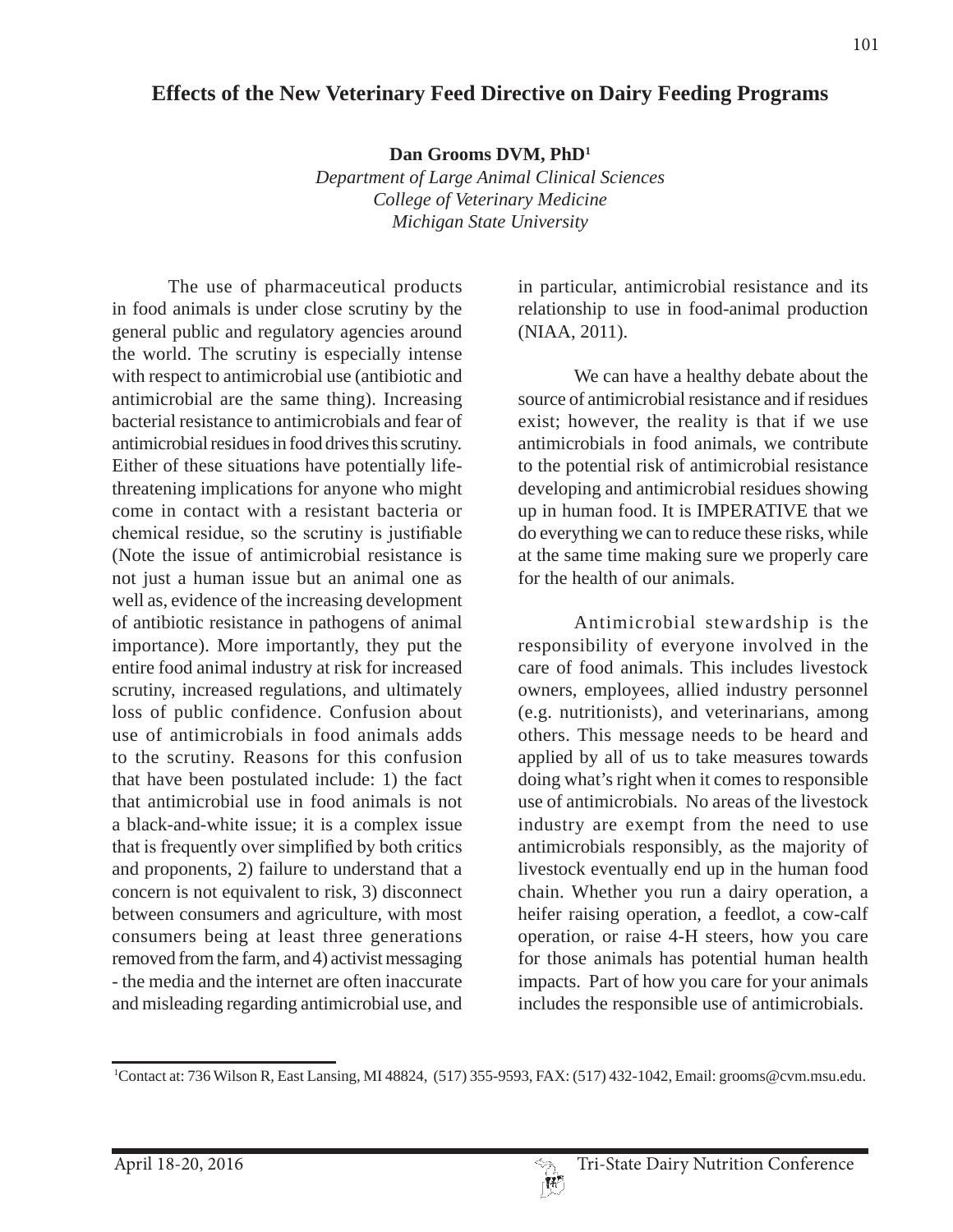By the way, although this discussion revolves around prudent antimicrobial use, the same arguments pertain to any pharmaceutical product used in food producing animals. Anthelmintics, non-steroidal antiinflammatories, etc. Misuse of any of these drugs has animal health and public health consequences.

Antimicrobial use in food animals is regulated by the U.S. Food and Drug Administration Center for Veterinary Medicine (**FDA CVM**). However, there are many other agencies involved in the oversight of drug use in cattle besides the FDA. These include the Environmental Protection Agency (**EPA** approves pesticide labels), the US Department of Agriculture Food Safety and Inspection Service (**FSIS** - inspects cattle harvest anteand postmortem and tests for drug residues), United States Department of Agriculture Center for Veterinary Biologics (**CVB** - vaccine approval), the Drug Enforcement Agency (**DEA**  - defines and enforces regulations related to the distribution and use of controlled substances), individual state veterinary medical boards (define and enforce veterinary practice act), and individual state pharmacy boards (define and enforce pharmacy and drug distribution law) (Fajt, 2013). For dairy operations, there is also the National Conference on Interstate Milk Shipments (**NCIMS**), which oversees the Pasteurized Milk Ordinance (**PMO**). The PMO defines procedures for milk sanitation and prevention of milk borne disease. Regulatory oversight provides assurance in the development of safe products and that no harmful residues enter the food supply.

Efforts have been made to promote the judicious use of antimicrobials in animals (AVMA/AABP, 2016; National Dairy Farm Program, 2016). These have been largely educational efforts to increase awareness and best practices with respect to prudent drug use in food animals. In 2012, the FDA finalized Guidance for Industry #209 (FDA GFI #209, 2012) which provides a framework for the voluntary adoption of practices to ensure the appropriate or judicious use of medically important antimicrobial drugs in food-producing animals. This framework includes the principles of phasing in such measures as: 1) limiting medically important antimicrobial drugs to uses in food-producing animals that are considered necessary for assuring animal health and 2) limiting such drugs to uses in food-producing animals that include veterinary oversight or consultation. It is apparent that FDA will be introducing policies over time with this framework in mind. Let's examine each of these more carefully.

*Principle 1: The use of medically important antimicrobial drugs in food-producing animals should be limited to those uses that are considered necessary for assuring animal health*. FDA believes the use of medically important antimicrobials in food-producing animals for production purposes (e.g., to promote growth or improve feed efficiency) represents an injudicious use of these important drugs. FDA believes that use of medically important antimicrobials for treatment, control, or prevention of specific diseases (disease prevention is defined as administration of an antimicrobial drug to animals, none of which are exhibiting clinical signs of disease, in a situation where disease is likely to occur if the drug is not administered – see further discussion later), including administration through feed or water, to be a judicious use that is necessary for assuring the health of food-producing animals. The term "medically important antimicrobials" generally refers to antimicrobials that are important for therapeutic use in humans. A list of "medically important antimicrobials" can be found in Appendix A of the FDA Guidance for Industry #152 (FDA GFI #152, 2003)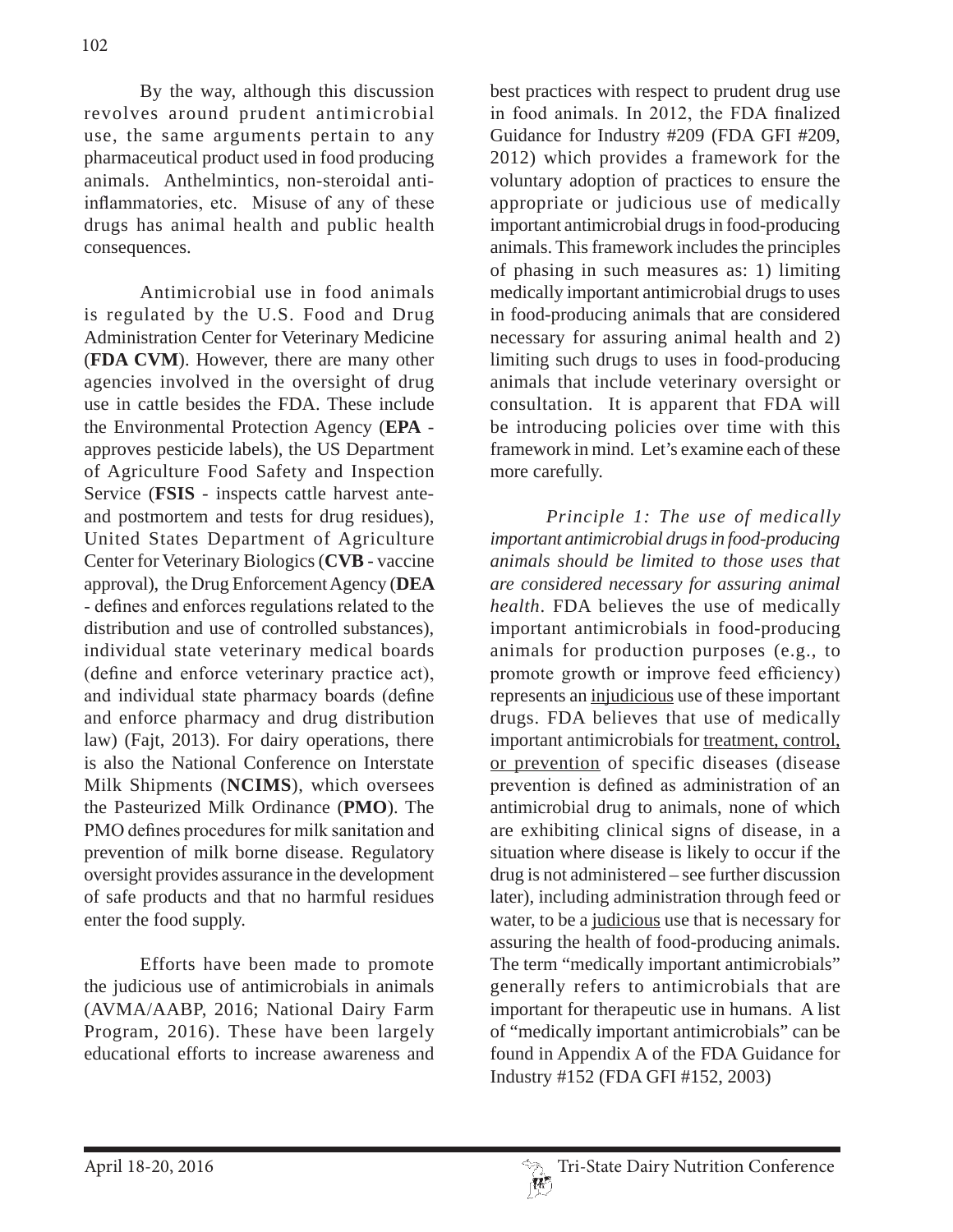*Principle 2: The use of medically important antimicrobial drugs in food-producing animals should be limited to those uses that include veterinary oversight or consultation.*  In addition to instituting voluntary measures that would limit use of medically important antimicrobial drugs in food-producing animals to uses that are considered necessary to assure the animals' health (Principle #1), FDA also believes it is important to phase-in the practice of including veterinary oversight or consultation in the use of these drugs. Essentially what this means is that all antimicrobials considered medically important will eventually fall under the oversight of veterinarians. There are three classes of animal drugs: Over-the-Counter (**OTC**), Prescription (**RX**), and Veterinary Feed Directive (**VFD**). OTC drugs can be sold by any person or establishment without the prescription of a veterinarian. Prescription drugs can only be sold to farmers by a veterinarian or pharmacist, and only with the prescription of a veterinarian. VFD covers drugs intended for use in or on feed, which is limited by an approved application to use under the professional supervision of a licensed veterinarian. Eventually, it is likely that all antimicrobials that are considered medically important will no longer be available OTC. Examples of this would include injectable penicillin or oxytetracyline, or feed additive antimicrobials such as AS-700.

In 2013, FDA finalized Guidance for Industry #213 (FDA GFI #213, 2013). This document essentially implemented the two principles of GFI #209 for feed and water antimicrobials. This document does two things: 1) it eliminated the use of medically important antimicrobials for production uses (e.g. growth promotion), and 2) it requires that feed and water antimicrobials must be used under the guidance of licensed veterinarians. Complete implementation of these rules are to occur by January 1, 2017.

The veterinary feed directive, or VFD, is the mechanism that has been devised to give veterinarians the tools to control and deliver medically important antimicrobials to food animals. Although logistically different, a VFD is essentially a prescription; the difference is that a prescription can only be filled by a licensed pharmacy whereas a VFD can be filled by an approved feed distributor. A VFD can be written only by a veterinarian licensed in the state where the targeted animals are to be fed. The veterinarian must have a Veterinary Client Patient Relationship (**VCPR**) with that client as defined by the state where the animals are fed. Logistically, the veterinarian will write a VFD and send a copy to the client and the feed distributor. At this time, the VFD must be written or it can be sent electronically. No "over-the-phone" or verbal contingencies for issuing a VFD are in place. More information can be found about the VFD at the FDA VFD resource page accessible at: http://www.fda.gov/AnimalVeterinary/ DevelopmentApprovalProcess/ucm071807.htm

So, as professionals interested and responsible for the safe use of antimicrobials, what can we do to ensure responsible use of antimicrobials and compliance to the new rules with respect to antimicrobial use in feed and water? Here are 5 things WE can do TODAY to improve antimicrobial stewardship:

1. Encourage proper VCPR. This relationship is necessary to obtain most antimicrobials and likely will become more important in the future. The American Association of Bovine Practitioners (AABP) has established guidelines for a VCPR; "Establishing and Maintaining the Veterinarian-Client-Patient Relationship in Bovine Practice" (AABP VCPR, 2013). Key components of a VCPR include: 1) an agreement by both a veterinarian and producer that a VCPR exists, 2) a veterinarian of record with

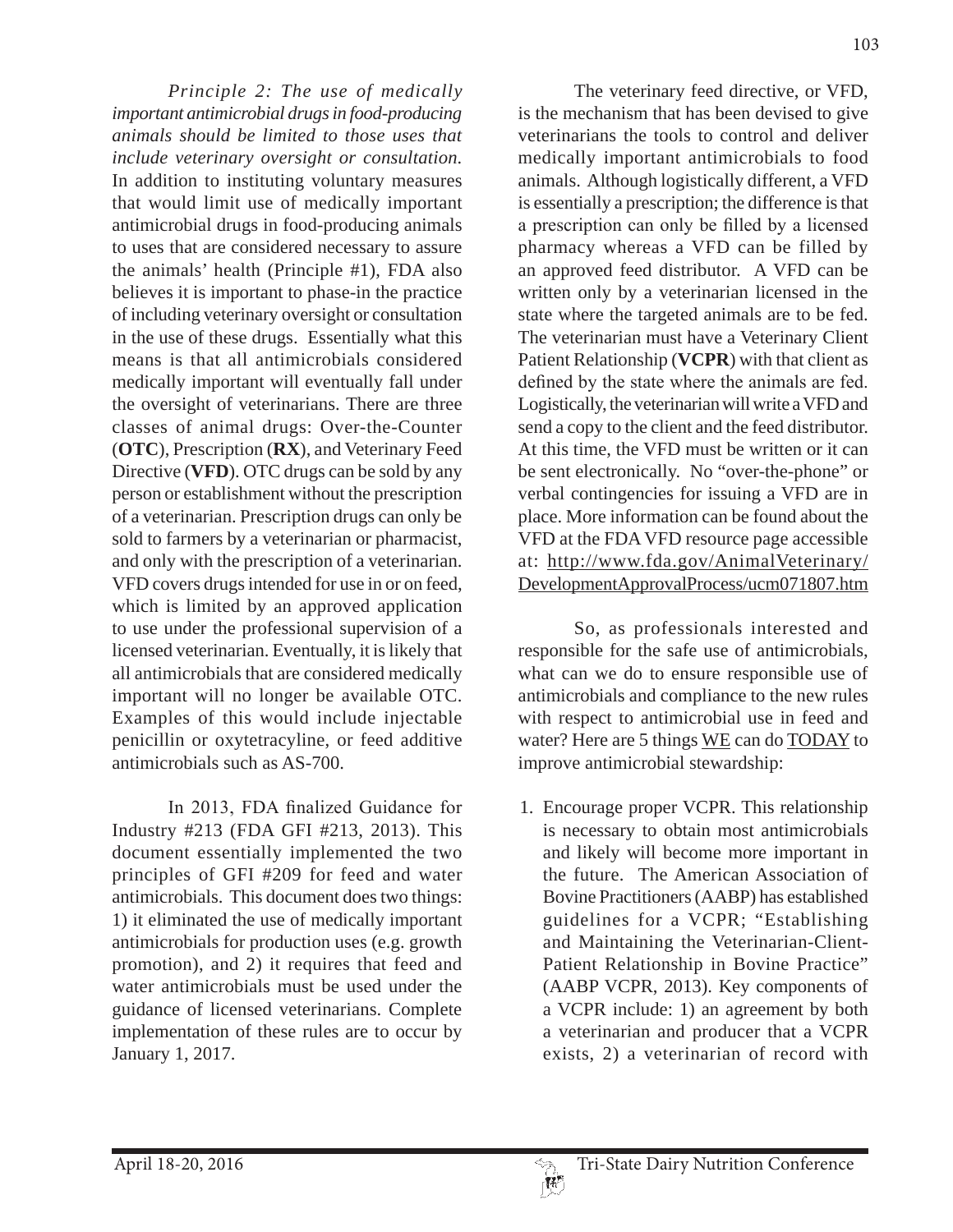oversight of herd veterinary treatments, 3) clarity of relationships with consultants and other veterinarians, 4) written treatment protocols for all drugs to be used on the farm, 5) written or electronic treatment records, and 6) provision of drugs for only specific time frames and for specific protocols. Outside of future regulatory requirements, this relationship is really important in helping to ensure the health of your animals and the safety of the food they produce. Note: Every state has defined a VCPR. State VCPR regulations can be accessed at: http://www.fda.gov/AnimalVeterinary/ DevelopmentApprovalProcess/ucm460406. htm

- 2. Keep good records. Records provide many GOOD things in terms of managing the health, safety, and productivity of our animals. Unfortunately, records are often one of the most neglected management tools. Whether it is to ensure that we follow proper withdrawal times or monitoring our treatment success, records are critical for managing the safe use of antimicrobials, as well as the health of our herds. In fact, one of the best ways to keep yourself out of trouble with regulatory agencies (should you ever have a drug residue issue) is to have good records.
- 3. Develop appropriate treatment protocols for common health problems. Protocols help to avoid the "shotgun" approach to treating problems. Protocols should be developed for the most common health problems you face with the assistance of your veterinarian. They should be written down, easily accessible, and reviewed regularly (at least once a year). Protocols should not depend on routine extra-label use where there are alternatives that can be used. For example, talk with your veterinarian about alternatives to Procaine

Penicillin that will be effective at the labeled dosage.

- 4. Learn about the VFD and work closely as a team with all those involved with developing and delivering diets to animals. This would include farm management, veterinarians, nutritionists, and employees. A suggestion would be to make one person the "go to" person for learning about, educating others, and implementing the VFD in your organization.
- 5. Be GREAT stewards of antibiotic use. It is important that we all make every attempt to use antibiotics in a prudent manner in order to maintain their effectiveness for both humans and animals.

Let's be clear, the livestock industry as a whole has a great track record of providing safe food. However, times keep changing and the demands of not only consumers but of the public as a whole, make it essential that the livestock industry be above reproach in regard to antimicrobial use. That means that what we did yesterday may not be good enough today. Let's all step forward and take a role in ensuring careful use of antimicrobials. It is in the best interest of the animals we care for and the public who buy our products. *It is the right thing to do!*

## **References**

AABP VCPR. 2013. Establishing and maintaining the veterinarian-client-patient relationship in bovine practice. Available at http://aabp.org/resources/aabp\_guidelines/ vcprguidelinefinal11-2013.2.pdf. Accessed 02/20/2016.